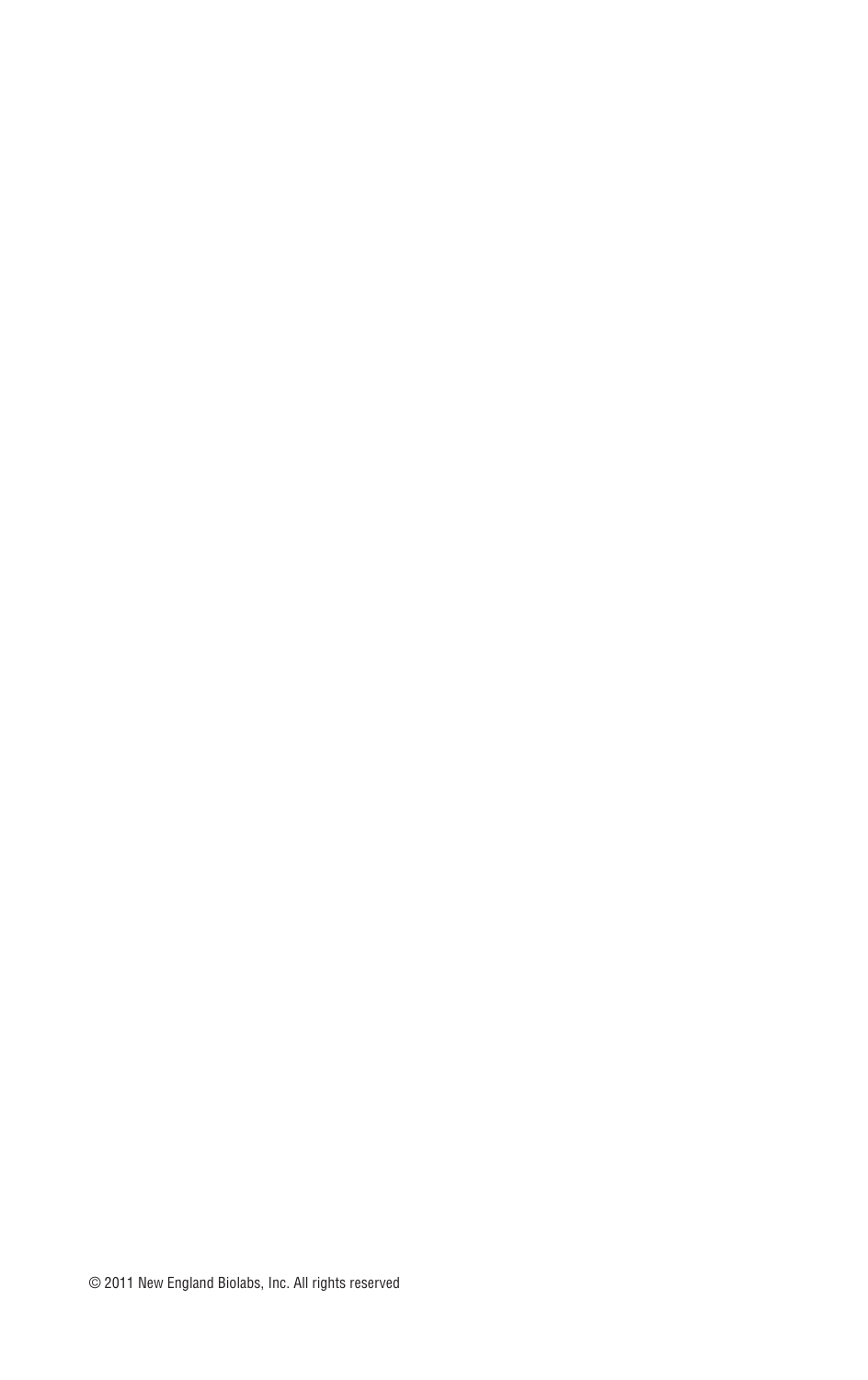## Table of Contents:

| Protocol 2: In Vitro Transcription of Short Templates (50-300 nt)  6 |  |
|----------------------------------------------------------------------|--|
|                                                                      |  |
|                                                                      |  |
|                                                                      |  |
|                                                                      |  |
|                                                                      |  |
|                                                                      |  |

## **Kit Components:**

| All Kit components should be stored at -20°C.                  |  |
|----------------------------------------------------------------|--|
|                                                                |  |
|                                                                |  |
|                                                                |  |
|                                                                |  |
| Stul Linearized LITMUS 28iMal Control Plasmid (1 mg/ml)  20 µl |  |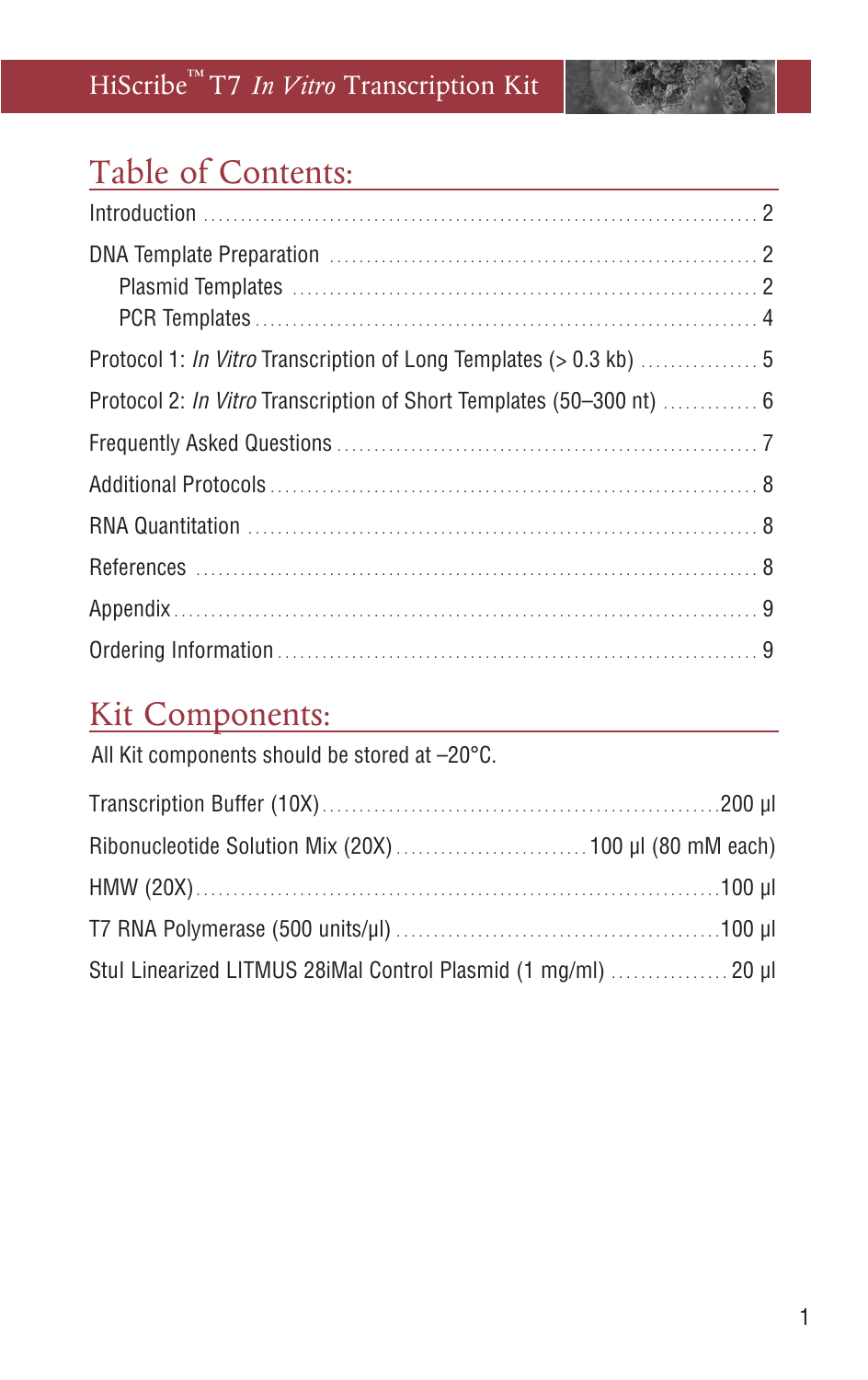### Introduction:

The HiScribe T7 *In Vitro* Transcription Kit is a system for the *in vitro* synthesis of large amounts of single-stranded (ss) or double-stranded (ds)RNA. This RNA can be used in numerous applications including RNA structural studies, ribozyme biochemistry, *in vitro* translation, RNA-protein interactions, antisense technology, aptamer discovery (SELEX), and RNA interference (RNAi) experiments.

The HiScribe T7 *In Vitro* Transcription Kit is designed for the production of RNAs that are 0.3 kb and longer (Protocol 1) or for small RNAs 50–300 nt in length (Protocol 2).

The kit contains sufficient reagents for synthesis of up to 3 mg RNA in 2 ml of total reaction volume.

# DNA Template Preparation:

The sequence to be transcribed can be cloned in a plasmid downstream of a T7 promoter (e.g. LITMUS 28i or LITMUS 38i – see companion products) or generated by PCR (Figure 1).

### Plasmid Templates

- 1. Plasmid DNA containing the insert to be transcribed should be purified by a CsCl gradient, or with commercially available chromatographic methods (e.g., Wizard or Qiagen columns). Crude alkaline lysis miniprep DNA contains unacceptable levels of ribonuclease and should not be used for *in vitro* transcription.
- 2. For ssRNA: Plasmid templates should be linearized by digesting with a restriction enzyme that will cut the plasmid at a site downstream of the insert to be transcribed.
- 3. For dsRNA: For simultaneous transcription of both strands encoded by a DNA insert, the plasmid containing T7 promoters on both sides of the polylinker should be linearized in separate reactions. The linearized plasmids should then be pooled prior to transcription.
- 4. The restriction enzyme used to linearize the plasmid should leave blunt ends or 5´ overhangs (linearization of template with an enzyme that produces a 3´ overhang will result in aberrant transcripts)(1).
- 5. The quantity of DNA to be digested depends on the scale of the subsequent transcription reaction (see protocols for *in vitro* transcription). As a rough guide, 30 µg of plasmid DNA should be digested per milliliter of transcription reaction. DNA should be digested in a minimum volume of 10 µl per µg of DNA, using the buffer and temperature recommended for each enzyme.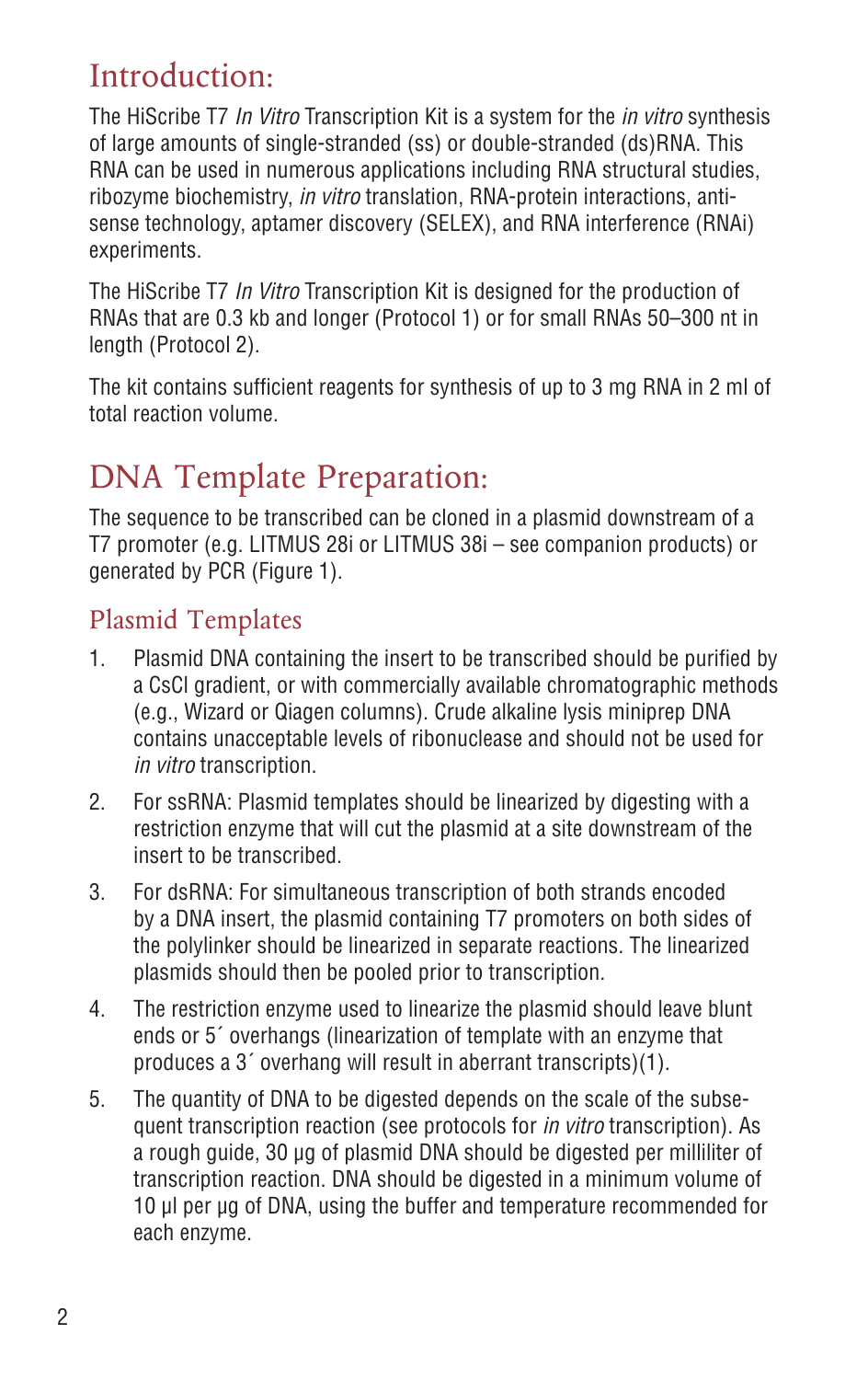Figure 1.



*In vitro transcription with different templates (A) The Litmus 28iMal Control Plasmid containing a portion of malE gene is linearized by StuI & BglII in two separate restriction digest reactions followed by inactivation of REs: Both linearized DNAs are combined and used as the template to generate double-stranded (ds)RNA or only StuI linearized DNA is used as template to generate single-stranded (ss)RNA. (B) When the target template lacks T7 sequence, it can be amplified using T7 containing primers. The PCR product is used as template to generate dsRNA; (C) When the T7 sequence is included in only one primer, the PCR product is used as template to generate ssRNA.*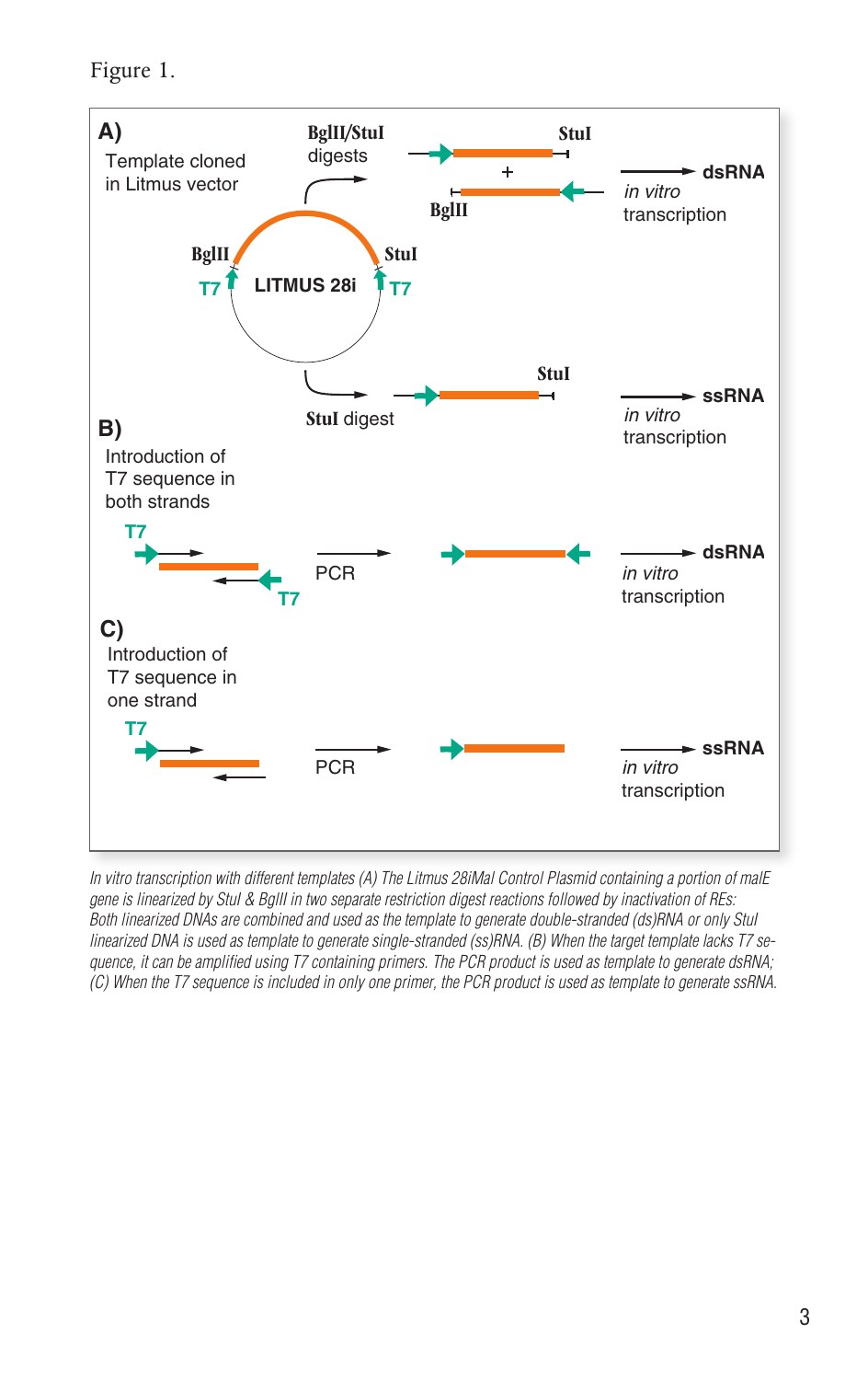Figure 2.



*In vitro transcription using either 1 µg or 2 µg of the StuI Linearized LITMUS 28iMal Control Plasmid. Transcription reactions were incubated at 42°C for either 1 or 4 hours. One µl of each 40 µl reaction was prepared in formamide containing loading buffer and loaded on a 1% agarose gel. Note: Transcribed ssRNA product (~800 nt) appears smaller than the dsDNA template. The marker lane (M) contains (non-denatured) 100 bp DNA Ladder (NEB #N3231).*

- 6. Confirm digestion by agarose gel electrophoresis and estimate quantity of DNA by comparison of band intensity to a known quantity of linearized marker DNA. The presence of small amounts (< 5%) of undigested plasmid will have little effect on RNA yield.
- 7. Linearized DNA can be used straight from the digestion reaction if desired, with only a slight reduction of yield (< 10%). However, digestion reactions must be heat-denatured at 65°C for 20 minutes prior to transcription. Template linearized DNA from restriction digestion reaction should not constitute more than 10% of the total transcription volume.

### PCR Templates

- 1. The template can be amplified by PCR using a primer containing the T7 promoter sequence. *In vitro* transcription of the PCR product will produce single-stranded, or double-stranded RNA directly if both PCR primers contain the T7 promoter sequence.
- 2. When designing the T7 promoter sequence containing primers, it is recommended to add two Gs after the T7 promoter sequence. Transcription yields have been shown to be reduced if these two Gs are absent (2).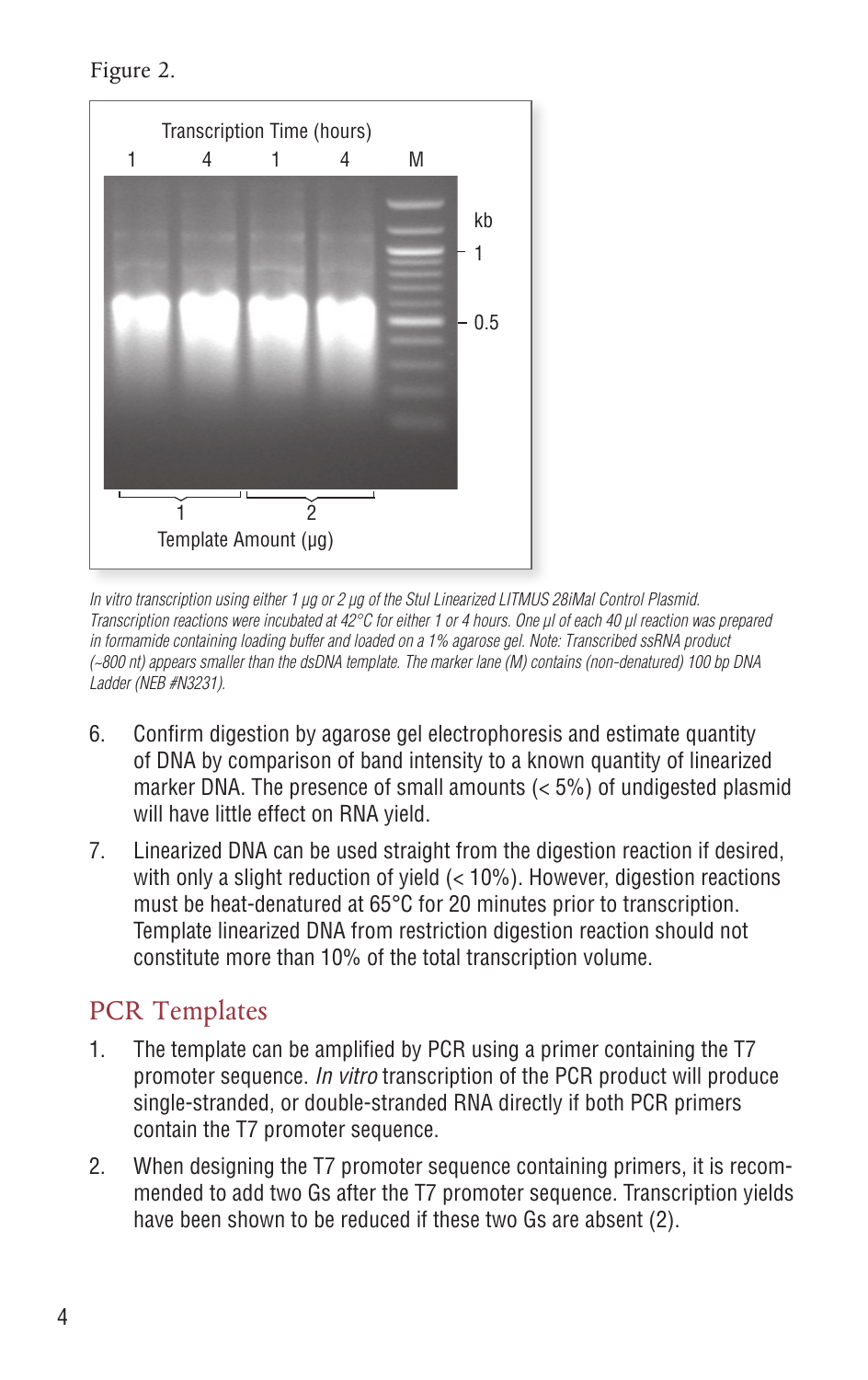An example of an amplification primer with T7 promoter (underlined) at the 5´ end preceding the gene-specific (lower-case) sequence is shown below. The first nucleotide of the trancript is indicated (+1).

 $+1$ 5´ TAATACGACTCACTATAGGGaaggacagatggttaagtac 3´ T7 Promoter

- 3. The PCR reaction should be analyzed by gel electrophoresis in order to confirm amplification and to provide a estimate of quantification.
- 4. The PCR product can be used directly as a template for transcription, without purification. Alternatively, purify the PCR product by phenol/ chloroform extraction and ethanol precipitation, or equivalent chromatographic method (e.g., QiaQuick), and resuspend in TE [10 mM Tris-HCl (pH 8.0), 1 mM EDTA, prepared with Milli-Q water or equivalent] to a final concentration of ~500 µg/ml.

# Protocol 1

# *In Vitro* Transcription of Long Templates (> 0.3 kb):

This protocol may be used for any large-scale transcription reaction. Yields of  $\sim$ 1.5 mg per ml of transcription reaction should be easily obtainable using the HiScribe T7 *In Vitro* Transcription Kit. A 40 µl pilot reaction should be carried out initially to test the quality of DNA template and transcription reagents. Reactions can then be scaled up accordingly as required by the particular application. Pilot reactions should be carried out side-by-side with reactions containing the StuI Linearized LITMUS 28iMal Control Plasmid.

### Transcription Reaction

- 1. Thaw the 10X transcription buffer and 20X NTP mix at room temperature for the minimum amount of time required for complete thawing. Do not thaw at 37°C. If precipitant is evident following thawing, vortex briefly to resuspend. Keep the 20X High Molecular Weight Component (HMW) Mix and T7 RNA Polymerase at –20°C until needed.
- 2. Combine the following, in order, taking caution to avoid ribonuclease contamination. Set up separate reactions for each plasmid of interest, as well as the StuI Linearized LITMUS 28iMAL Control Plasmid.

| <b>RNase-Free Water</b>          | X µl    |
|----------------------------------|---------|
| <b>10X Transcription Buffer</b>  | 4 µl    |
| 20X Ribonucleotide Solution Mix  | $2 \mu$ |
| Template(s) $(1-2 \mu g)$        | Χul     |
| 20X HMW Mix                      | $2 \mu$ |
| T7 RNA Polymerase (500 units/µl) | $2 \mu$ |
| Total reaction volume            | 40 µl   |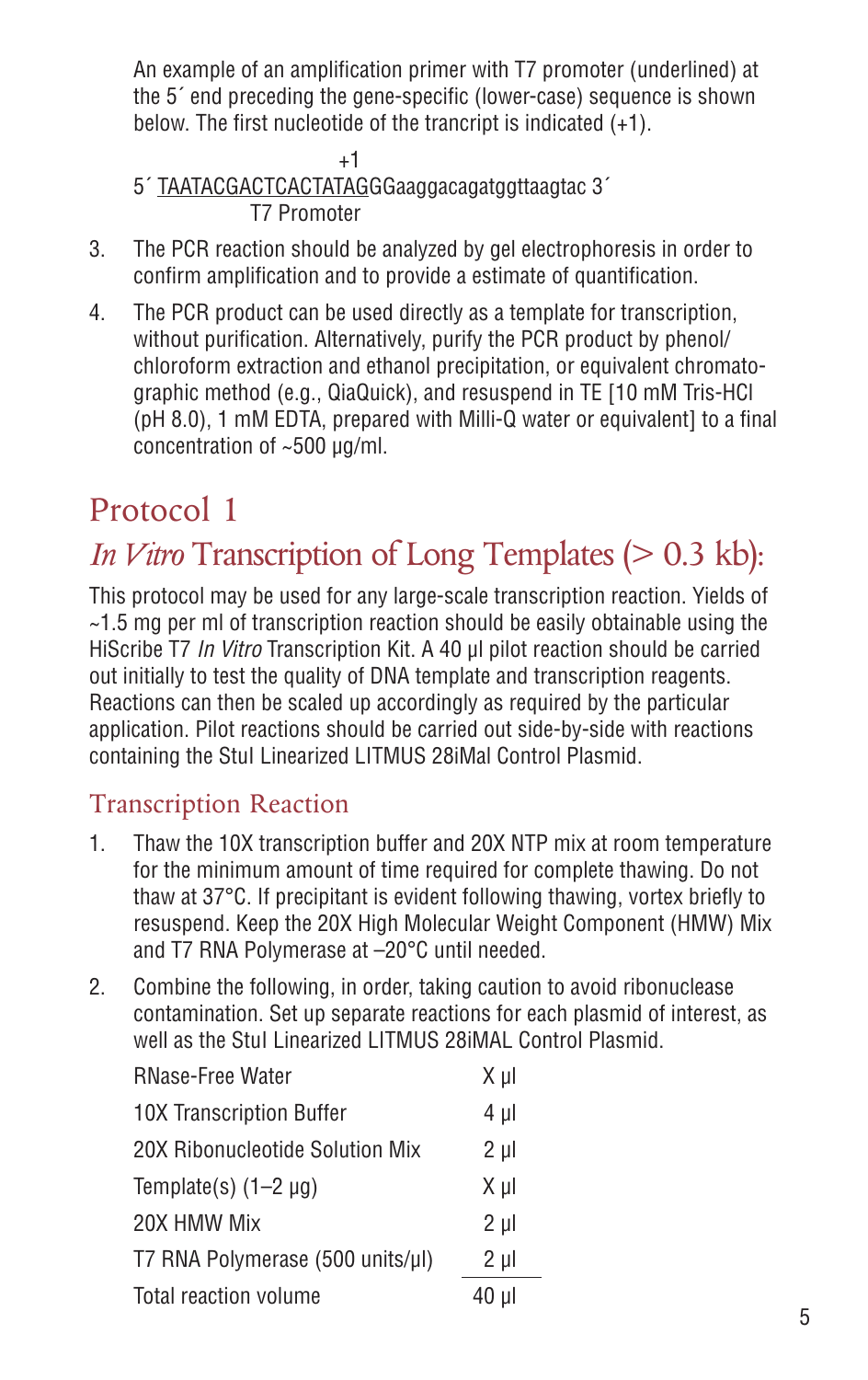- 3. Incubate at 42°C for 2–4 hrs.
- 4. For analysis of transcription run 1 µl of transcription reaction in a 1% agarose gel. The expected length of the transcript from the control template (StuI Linearized LITMUS 28iMal Control Plasmid) is 901 nt.

### Large Scale Transcription Reaction

- 1. If the yield of RNA from the pilot reaction is sufficient, scale-up the reaction appropriately. Use no more than 500 µl per tube; use multiple tubes if necessary.
- 2. The RNA product can be purified either by phenol/chloroform extraction and ethanol precipitation, isopropanol precipitation or by using a commercial kit for RNA purification.

## Protocol 2

# *In Vitro* Transcription of Short Templates (50-300 nt):

For short templates we recommend an increase in template concentration, polymerase concentration and reaction time, since transcription of small RNAs is largely dependent on the number of initiation events.

| <b>RNase-Free Water</b>          | Χμl     |
|----------------------------------|---------|
| <b>10X Transcription Buffer</b>  | 4 µl    |
| 20X Ribonucleotide Solution Mix  | $2 \mu$ |
| Template $(0.3-0.5 \mu g)$       | Χul     |
| 20X HMW Mix                      | $2 \mu$ |
| T7 RNA Polymerase (500 units/µl) | 4 µl    |
| Total reaction volume            | 40 µl   |

Incubate at 42°C for at least 3–4 hrs. Overnight incubations will result in higher yields.

### *Notes:*

*Transcription yields increase linearly for the first 90 minutes (approximately) and reach maximum after 2–3 hours. Reactions can be carried out overnight if desired, but yields will not be higher (except when transcribing RNA shorter than 0.5 kb). Double-stranded RNA is stable upon prolonged incubation at 42°C.* 

*The volume of template used in the transcription reaction depends on the method of purification. For unpurified, heat-killed restriction digests, include no more than 13 µl of template per 40 µl reaction. For unpurified PCR product, include no more than 7 µl per 40 µl reaction. In all cases, the amount of added template DNA should not exceed 2 µg per 40 µl reaction, as RNA yields will not be higher at template concentrations greater than this.*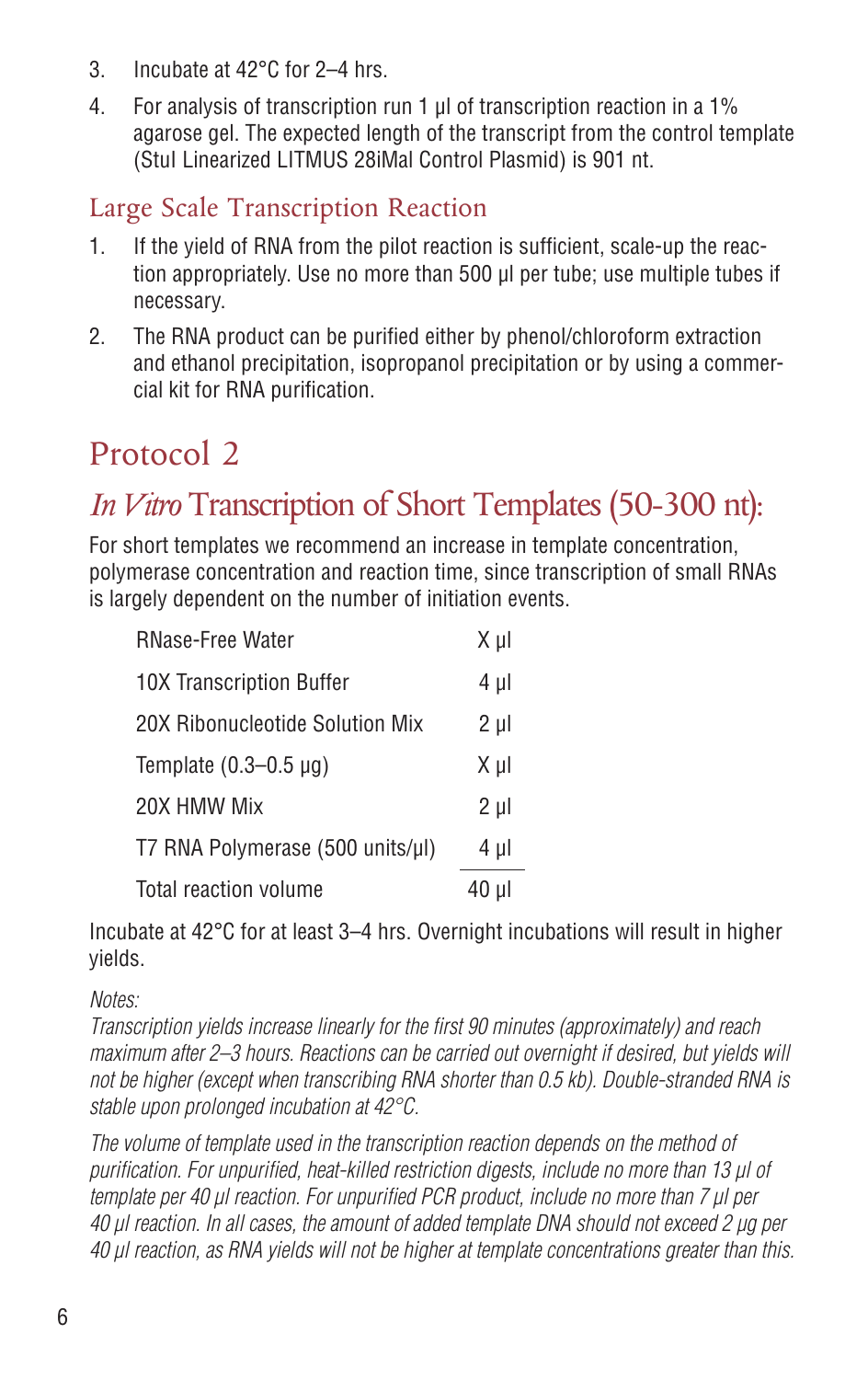*While all of the components in the HiScribe T7 In Vitro Transcription Kit are RNasefree, it is possible to introduce ribonucleases into the transcription reaction from the laboratory environment. This can be avoided by following some simple precautions: 1) always wear gloves when working with RNA, 2) use either a dedicated set of pipettors for RNA work or aerosol-resistant (barrier) pipette tips, 3) use ultrapure water (Milli-Q or equivalent) and autoclave all solutions if possible, and 4) use disposable plasticware instead of glassware whenever possible. It should NOT be necessary to treat solutions and equipment with diethyl pyrocarbonate (DEPC). DEPC can inhibit subsequent reactions if it is not completely inactivated following treatment.*

# Frequently Asked Questions:

*Why cloned templates have to be linearized prior to transcription? Why can't I simply transcribe the circular plasmid containing my target sequence?* 

T7 RNA Polymerase is an extremely processive enzyme, and will continue to transcribe around a circular template multiple times without disassociating, producing a transcript much longer than the plasmid. Not only will the transcript from each promoter contain mostly vector-derived sequence, but the long length makes coherent annealing into a fully double-stranded product very difficult. Linearization at a point downstream from the cloned target sequence, either by restriction digestion or PCR, will produce an RNA transcript with a length defined by the 3<sup>o</sup> end of the template (3), and the resulting RNA duplex will contain only the target sequence flanked by a small amount of vector polylinker sequence.

### *What is the shelf-life of the supplied reagents?*

The T7 RNA Polymerase and High Molecular Weight (HMW) Mix should be stable for at least 1 year when stored at -20°C. The 10X Transcription Buffer/ NTP Mix should be stable for up to 6 months, but stability will vary greatly depending on how often it is thawed and refrozen. For maximum stability, aliquot and store at –70°C.

### *Why is the yield for my transcription reaction lower than expected, and/or the bands are smeary?*

Be sure to carry out a control pilot reaction with the Stul Linearized Litmus 28iMal Control Plasmid. If the yield from your plasmid is substantially lower than that from the control reaction, it is possible your plasmid has RNase contamination. This problem can be solved either by further purifying your plasmid DNA, carrying out phenol extraction and ethanol precipitation steps. If yields from reactions containing your plasmid and the control plasmid are equally low, double-check the concentration of your template DNA, make sure your gel loading buffer does not contain SDS, and confirm that both the gel and tank buffer were prepared using ultrapure water (Milli-Q or equivalent). It is also possible that the linearization method used (restriction digestion or PCR) introduced RNase into both templates; again, phenol extraction followed by ethanol precipitation prior to transcription should solve this problem.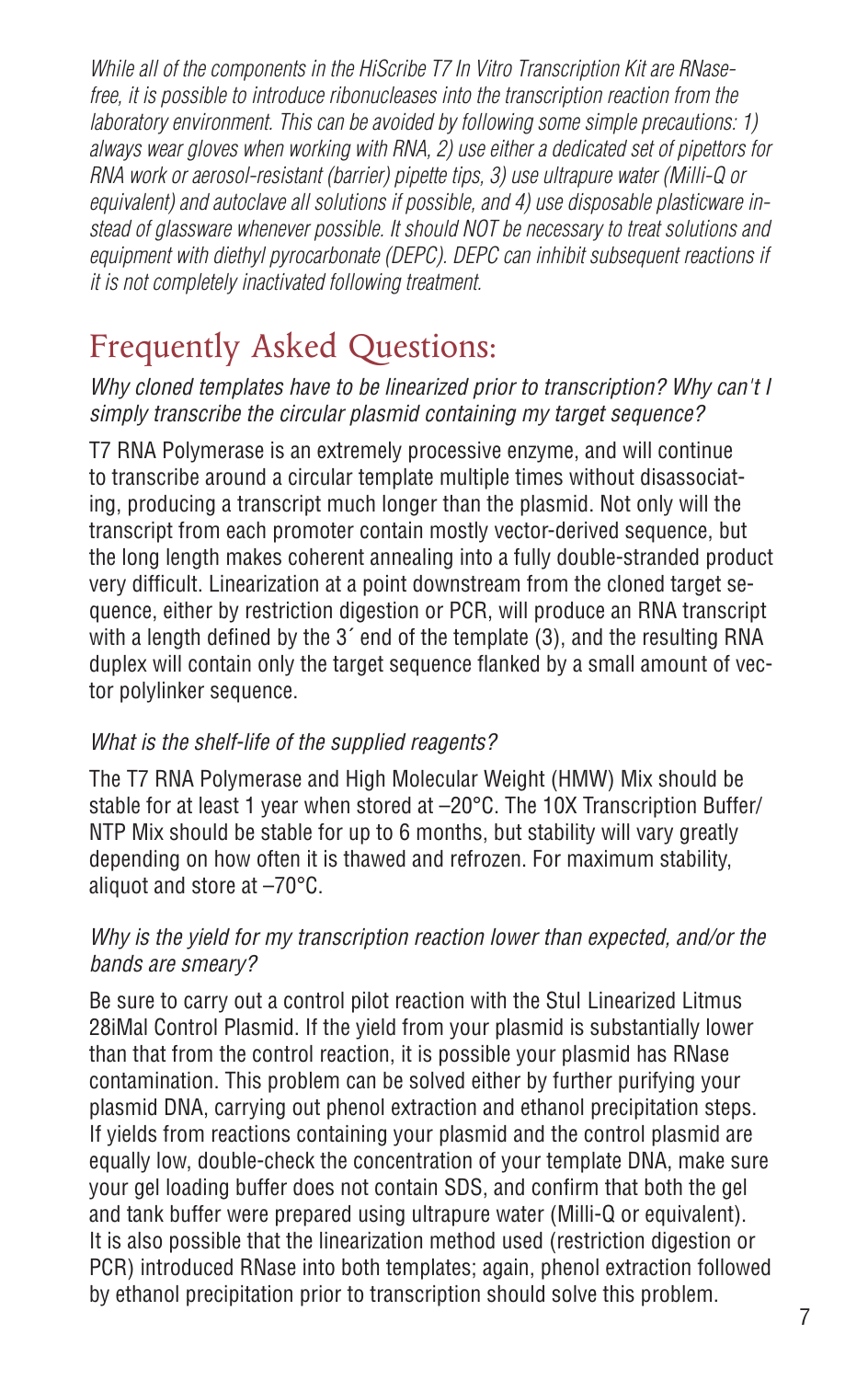## Additional Protocols:

Purification of dsRNA by Isopropanol Precipitation:

This RNA purification protocol is adequate for some applications such as RNaseIII digestions for siRNA production

- 1. Dilute transcription reaction by adding 1 volume (1 V) of RNase-free water.
- 2. Add an equal volume of isopropanol.
- 3. Add 1/10 V of 3M Sodium Acetate (pH 5.2)
- 4. Incubate at room temperature for 5 minutes
- 5. Centrifuge for 10 minutes at 16,000 g
- 6. Remove supernatant and add 1V of 70% ETOH
- 7. Incubate at room temperature for 2–5 minutes
- 8. Centrifuge for 5 minutes at 16,000 g
- 9. Remove supernatant and allow the RNA pellet to air dry
- 10. Resuspend RNA RNase-free water or TE

# RNA Quantitation:

UV Absorbance: 1  $A_{200}$  unit = 40 µg/ml RNA

Note: Nucleotide removal by G25 spin column is essential for accurate quantitation.

## References:

- 1. Schenborn, E.T. and Mierendorf, R.C. (1985) *Nucl. Acids Res.,* 13, 6223–6236.
- 2. Milligan, J.F. et al. (1987) *Nucl. Acids Res.,* 15, 8783–8798.
- 3. Sampson, J.R. and Uhlenbeck, O.C. (1988) *Proc. Natl. Acad. Sci. USA,* 85, 1033–1037.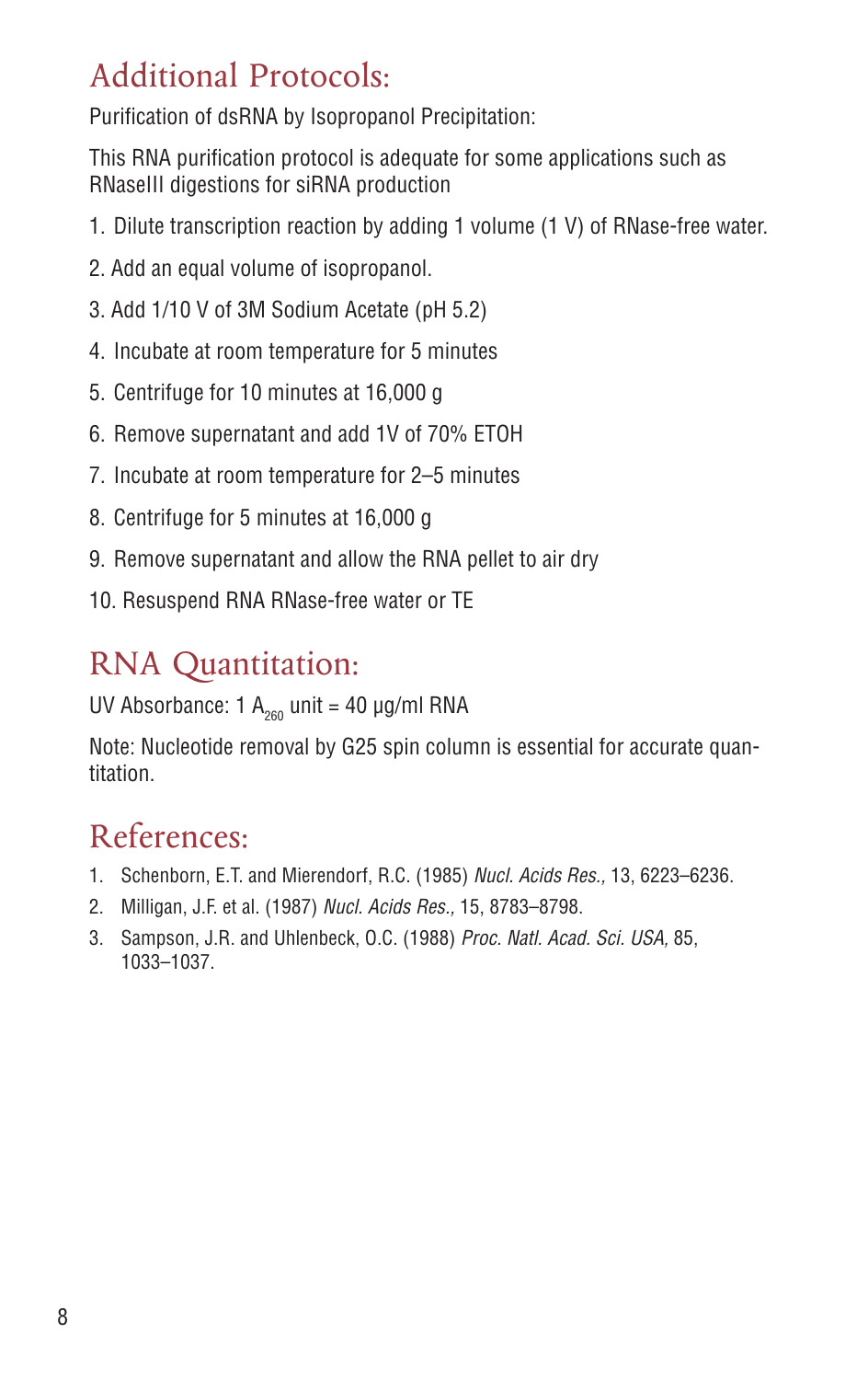## Appendix:

Supplied Components:

10X Transcription Buffer, 200 µl 400 mM Tris-HCl (pH 8.0) 190 mM MgCl<sub>2</sub> 50 mM DTT 10 mM spermidine

20X Ribonucleotide Solution Mix (rNTPs), 100 µl 20 mM Tris-HCl (pH 7.8) 10 mM DTT 80 mM each NTP

20X High Molecular Weight (HMW) Mix, 100 µl 20 mM Tris-HCl (pH 8.0) 83 units/ml inorganic pyrophosphase (yeast) 20,000 units/ml murine ribonuclease inhibitor 40% glycerol

### Ordering Information

| <b>PRODUCT</b>                                             | NEB#     | <b>SIZE</b>                  |
|------------------------------------------------------------|----------|------------------------------|
| HiScribe <sup>™</sup> T7 <i>In Vitro</i> Transcription Kit | E2030S   | 50 Reactions                 |
| <b>COMPANION PRODUCTS</b>                                  |          |                              |
| LITMUS 28i Vector                                          | N3528S   | $20 \mu g$                   |
| LITMUS 38i Vector                                          | N3538S   | $20 \mu g$                   |
| T7 Minimal Primer (19-mer)                                 | S1272S   | 0.5 $A_{260}$ units          |
| Biotinylated T7 Primer (25-mer)                            | S1273S   | $0.5$ A <sub>260</sub> units |
| Ribonucleotide Solution Mix                                | N0466S/L | 8/40 µmol of each            |
| ShortCut RNase III                                         | M0245S/L | 130/650 units                |
| dsRNA Ladder                                               | N0363S   | 25 gel lanes                 |
| Low Range ssRNA Ladder                                     | N0364S   | 25 gel lanes                 |
| ssRNA Ladder                                               | N0362S   | 25 gel lanes                 |
| siRNA Marker                                               | N2101S   | 100 gel lanes                |
| microRNA Marker                                            | N2102S   | 100 gel lanes                |

The following are trademarks of New England Biolabs, Inc.: HiScribe™, Quick Ligation™ and LITMUS™. Wizard® and RNasin® are registered trademarks of Promega Corporation. Qiagen™ and QiaQuick™ are trademarks of Qiagen Inc. Milli-Q™ is a trademark of Millipore Corporation.

Use of this kit to produce double-stranded RNA is licensed under French Application No. FR/9115710, EPO No. 618966B1, U.S. Patent No. 5,795,715 and Japanese Patent No. JP3515108. Purchase of HiScribe™ T7 *In Vitro* Transcription Kit conveys to buyer a limited, non-exclusive, non-transferable right (without the right to resell, repackage, or further sublicense) under the above-identified patents for research purposes only. Other uses may require a license from CEA. Please contact the Director of Life Sciences at CEA at 31-33, rue de la Fédération, 75015 Paris Cedex 15, France. Use of this kit for RNA interference may require a license from the Carnegie Institution of Washington. For further information, contact the Director of Administration and Finance at the Carnegie Institution of Washington at 1530 P Street, N.W., Washington, DC 20005-1910. Telephone: 202-939-1118.